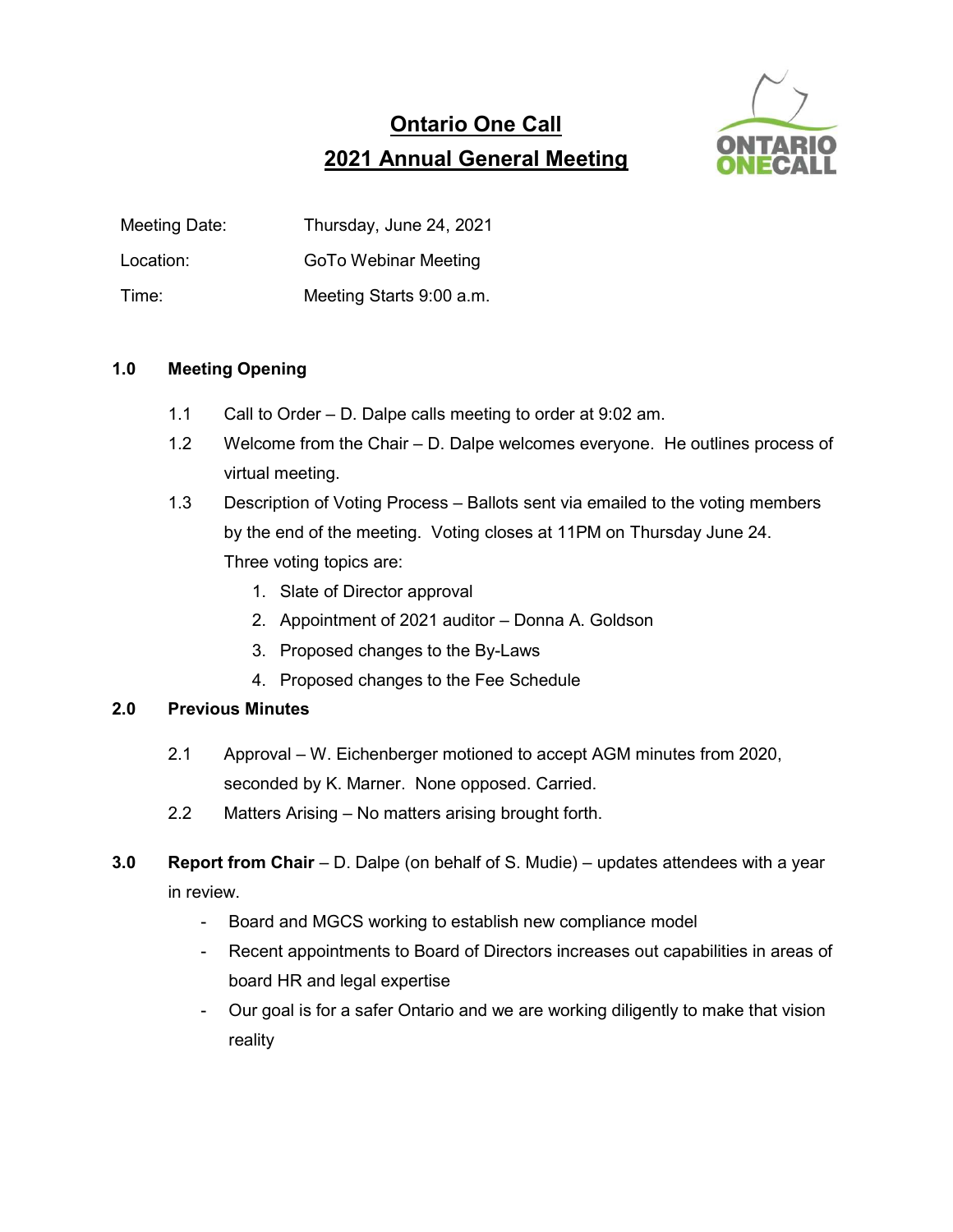#### 4.0 Report from Executive Director – Ben Hamilton, Executive Director

- Map Selection Notification savings in 2020
- Ben reviews the 2020 priorities:
	- o Mandatory DIRT Reporting
	- $\circ$  Single property ticket project is on track for 2022 implementation
	- $\circ$  Improved ticket entry for larger projects in the public right-of-way
	- o Release of the Professional Locate Administrator Course
	- o Development of new policies on sharing locates
	- o Completed first Enterprise Risk Management study
	- o Late Locate Symposium work continued promoting dedicated locators concept
	- $\circ$  By-laws approved to include a new compliance model based on mediation and arbitration and additional Board of Director representation from excavator sector
	- o Membership passed performance based billing to take effect in 2023
	- o Board Directors participated in first professional training session with ICD
- The plan for 2021:
- Member Focus & Value
	- o Mandatory DIRT damage reporting
	- o Launch new homeowner/ single property ticket in 2022
	- o Expand PLAC training
	- o Continue uninterrupted service during COVID-19 pandemic
	- o New business approaches for members and excavators
- Governance & Accountability
	- o Conduct excavator survey
	- o Add additional excavator representation on the Board of Directors
- Openness and Transparency
	- o Form new Compliance Committee
	- o Communication to the members, excavators and stakeholders on compliance expectations.
	- $\circ$  Implementation of all new by-laws passed by members
- B. Hamilton delivered COVID-19 response update. Staff maintaining WFH model.
	- o Phone and online service continue uninterrupted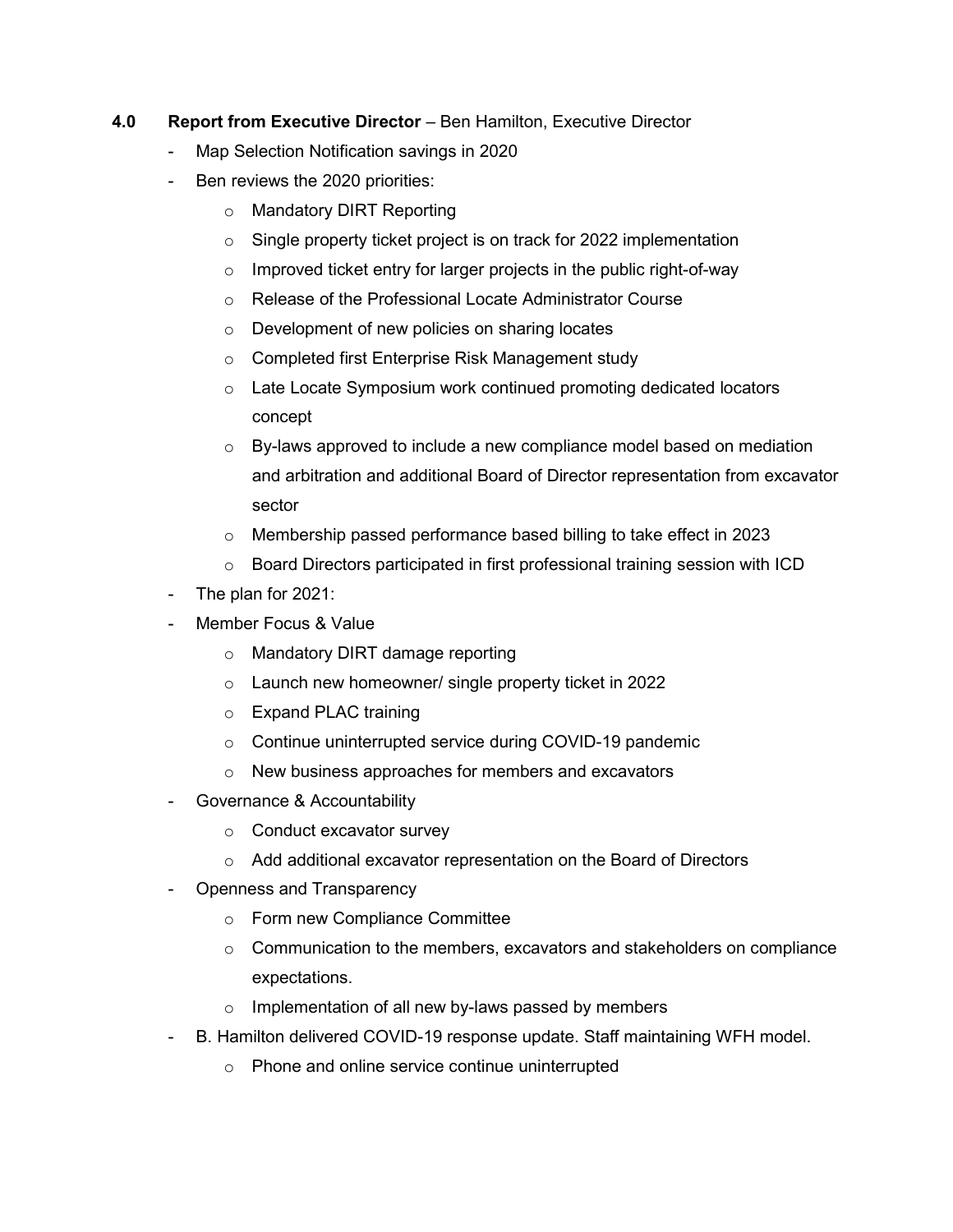$\circ$  Employee safety paramount – hands-free door opener, dispensers, heighten sanitation protocols and physical distancing implemented for staff in the office.

### 5.0 Report from Treasurer – Karen Marner, Treasurer

- Revenues exactly on target due to fixed assessment fee schedule
- On1Call costs per ticket down 18% since 2015
- Expenses decreased primarily due to pandemic related budget mitigation

# 6.0 Appointment of Auditor for 2021-2022

- K. Marner asked members to approve Donna A. Goldson as auditor for 2021 via electronic ballot

# 7.0 Elections of Directors

- D. Dalpe asked members to approve Slate of Directors via electronic ballot
- 8.0 Report from Operations Committee Bay Mistry, Chair of Operations Committee
	- B. Mistry introduced Operation Committee members
	- Committee agenda items were:
		- o Review and response to by-law amendments
		- $\circ$  Follow-up from Late Locate Symposium on sharing locates and locate validity
		- o Refining work type list
		- o Defining project work
		- o Review of fee schedule proposal
		- o Communications
- 9.0 Update on System Changes Katie Gotsman, Director of Operations
	- Ratio of members per locate request continues to reduce
	- Campaign to educate member on the benefits of reducing their map coverage within our system
	- Upcoming changes to the web portal include:
		- o User friendly format and process
		- o New and improved map features
		- o Easy to submit design and planning requests
		- o Customizable search criteria
		- o 7" or larger mobile friendly system
		- $\circ$  Contractor single address request, advanced request, design and planning request and easy management of account settings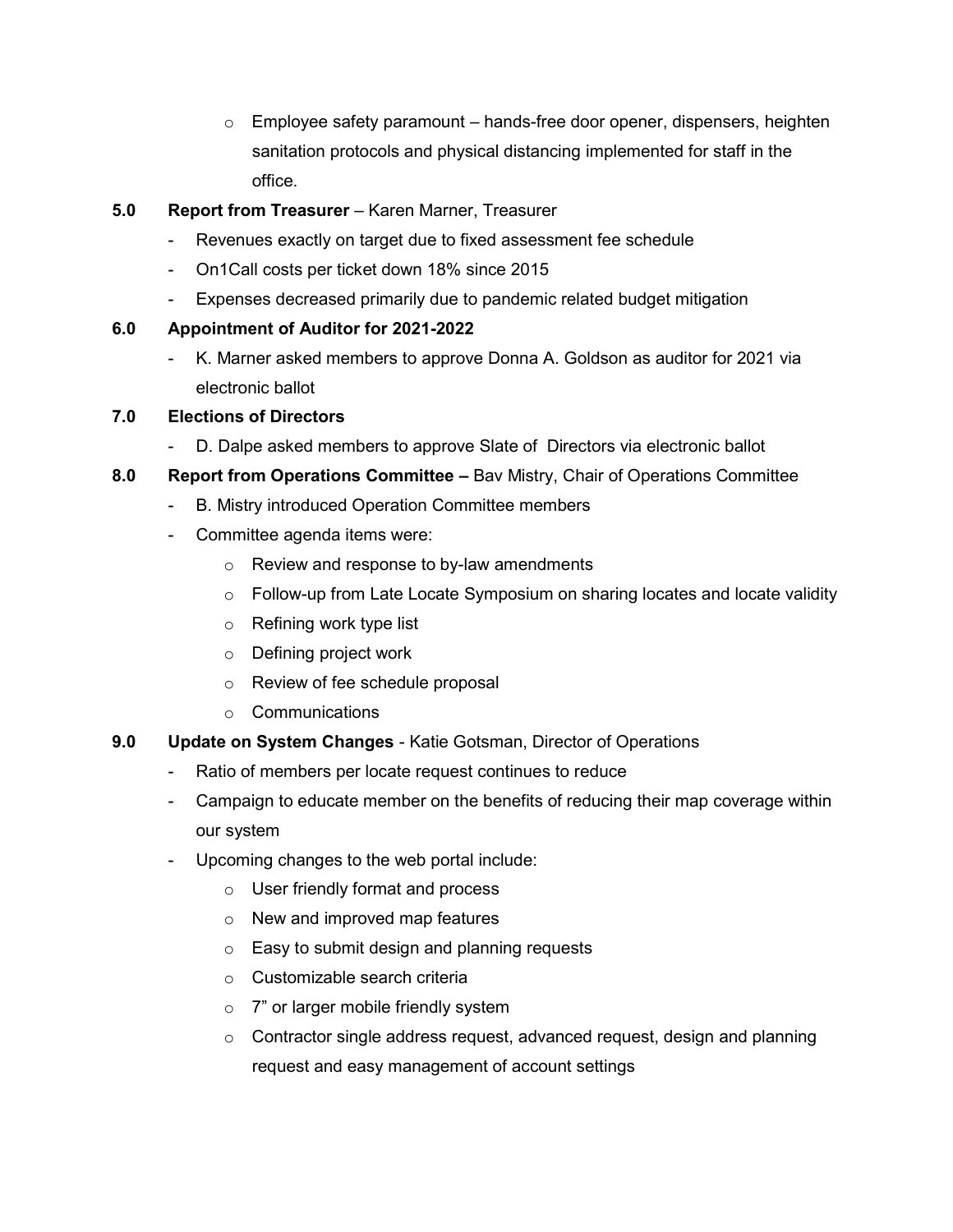- $\circ$  Homeowner single address request and easy request and submission and search
- o Member notification management and request search function
- o More spare for additional information
- o Members and excavators who parse their notification will need to make changes to their systems to avoid disruption
- First, round Beta testing completed in April 2021. Second phase of Beta testing schedule for July 2021
- Streamlining types of work for excavators and homeowners and project work with assistance of the Operation Committee
- 10.0 Update on Marketing Programs Ian Simpson, Director of Education, Marketing & **Compliance** 
	- Marketing:
	- The "GET THE DIRT" marketing campaign expanded highlighting specific types and sizes of excavation
	- ON1Call won two awards in 202- the Davey award for best design and the Award of Excellence for Integrated Campaign for communication.
	- Sewer Safety Inspection initiative to Call Before you Clear
	- Kate Campbell, of HGTV receives paid endorsement to promote Ontario One Call
	- Education:
	- Professional Locate Administrator course released in 2020. Over 500 registrants and certificates issued for the online course.
	- Compliance:
	- Year-over-year comparison depicts 2020 complaint decline attributed to the COVID-19 pandemic.
	- The highest complaints by geographical area for 2020 was Toronto.
	-

-

- 11.0 Review of Fee Schedule Item Ben Hamilton, Executive Director
	- Requests membership to approve for 2.9% fee increase and an additional \$500K for the Compliance budget to support compliance activity.
	- Increased telecommunications costs related to the increased usage of the web ticket platform
	- Normal inflationary costs for services and compensation